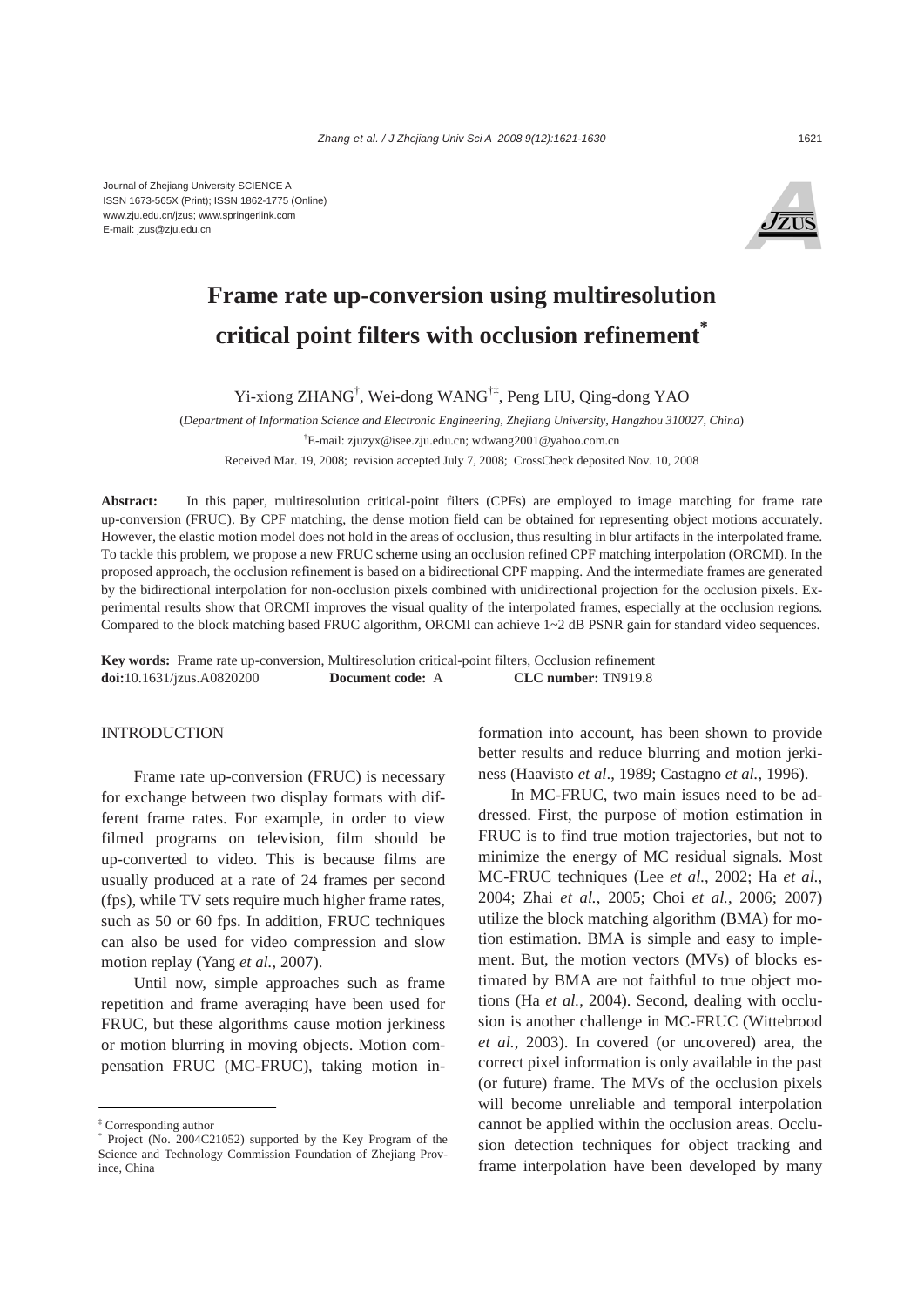researchers (Altnubasak and Tekalp, 1997; Sanchez, 2003; Wittebrood *et al.*, 2003; Beller *et al*., 2007). But most of them mainly pay attention to detecting occlusion areas in input frames rather than dealing with occlusion pixels in intermediate frames.

In this paper, elastic image matching using multiresolution critical-point filters (CPFs) (Shinagawa and Kunii, 1998; Habuka and Shinagawa, 2004) is applied to FRUC. The dense motion field obtained by CPF matching can represent non-translational motions such as rotation and zooming effectively (Chambers *et al.*, 2003; Durand and Hutchinson, 2003). However, in the areas of occlusion, the elastic model in the CPF matching algorithm does not hold, and can introduce blur artifacts in the interpolated frames. To overcome this drawback, we propose an occlusion refined CPF matching interpolation (ORCMI) FRUC algorithm. In this approach, occlusion regions are detected based on bidirectional CPF mapping. The MVs of the occlusion pixels are refined using spatial or temporal MV prediction. The intermediate frames are produced by bidirectional interpolation for non-occlusion pixels and by unidirectional projection for occlusion pixels.

The rest of this paper is organized as follows. Section 2 briefly introduces the CPF matching algorithm and the approach to apply CPF matching interpolation (CMI) to FRUC. The proposed ORCMI based FRUC is presented in Section 3. Section 4 discusses the experimental results. Finally, Section 5 concludes this paper.

# CMI BASED FRUC

## **CPF matching algorithm**

CPF was first introduced by Shinagawa and Kunii (1998). The filters provide a means of accurately matching the pixels of two images. Suppose there are two images, the source and the destination. A set of multiresolution subimages are constructed for both the two images. Then, mappings from the source to the destination subimages are performed at each level, from the coarsest resolution to the finest resolution. The mapping is computed pixel-by-pixel, constrained by the inherited and the bijectivity conditions. The mapping with minimum energy will be selected as final correspondence.

1. Construction of the multiresolution hierarchy Suppose the width and the height of the original image size are *W* and *H*, respectively, and *n* denotes the hierarchy level of the finest resolution. A multiresolution hierarchy of size  $W/2^{(n-m)} \times H/2^{(n-m)}$ (1≤*m*≤*n*) images will be computed. There are four subimages to be calculated, which are formed by extraction of the minimum, the maximum and the saddle points at each level of the hierarchy. Let  $p_{(i,j)}^{(m,s)}$ denote the pixel at (*i*, *j*) in the subimage, where *m* is the level of hierarchy and *s* is the subimage type. The pixels of subimages in the hierarchy are recursively calculated from the pixels of its higher level subimages in the hierarchy as follows:

$$
p_{(i,j)}^{(m,0)} = \min(\min(p_{(2i,2j)}^{(m+1,0)}, p_{(2i,2j+1)}^{(m+1,0)}),
$$
  
 
$$
\min(p_{(2i+1,2j)}^{(m+1,0)}, p_{(2i+1,2j+1)}^{(m+1,0)})),
$$
 (1)

$$
p_{(i,j)}^{(m,1)} = \max(\min(p_{(2i,2j)}^{(m+1,1)}, p_{(2i,2j+1)}^{(m+1,1)}),
$$
  
 
$$
\min(p_{(2i+1,2j)}^{(m+1,1)}, p_{(2i+1,2j+1)}^{(m+1,1)})),
$$
 (2)

$$
p_{(i,j)}^{(m,2)} = \min(\max(p_{(2i,2j)}^{(m+1,2)}, p_{(2i,2j+1)}^{(m+1,2)}),
$$
  

$$
\max(p_{(2i+1,2j)}^{(m+1,2)}, p_{(2i+1,2j+1)}^{(m+1,2)})),
$$
 (3)

$$
p_{(i,j)}^{(m,3)} = \max(\max(p_{(2i,2j)}^{(m+1,3)}, p_{(2i,2j+1)}^{(m+1,3)}),
$$
  

$$
\max(p_{(2i+1,2j)}^{(m+1,3)}, p_{(2i+1,2j+1)}^{(m+1,3)})),
$$
 (4)

where  $p_{(i,j)}^{(n,0)} = p_{(i,j)}^{(n,1)} = p_{(i,j)}^{(n,2)} = p_{(i,j)}^{(n,3)} = p_{(i,j)}$ , which are the pixels of the original image.

These multiresolution hierarchical subimages are computed for both the source and the destination images. Meanwhile, the destination subimages should be up-sampled to provide intensity values at half pixel locations where we use bilinear interpolation.

# 2. Mapping with inherited condition

Once the multiresolution hierarchy is constructed, a top down method is utilized to map pixels from the source image to the destination image. The number of candidate mappings at each level is constrained by the mapping at its upper level. Fig.1 shows an example, where a pixel *p* at level *m* of the source image is searching for its corresponding pixel *q* in the destination image. Suppose the four nearest pixels of pixel *p* are *a*, *b*, *c* and *d*. Their parents (*A*, *B*, *C*, *D*) are mapped to *A*′, *B*′, *C*′, *D*′ at level *m*−1. For each of the parents, one child pixel (if *b* is the top left of *B*, then *b*′ will be the top left of *B*′) is selected. The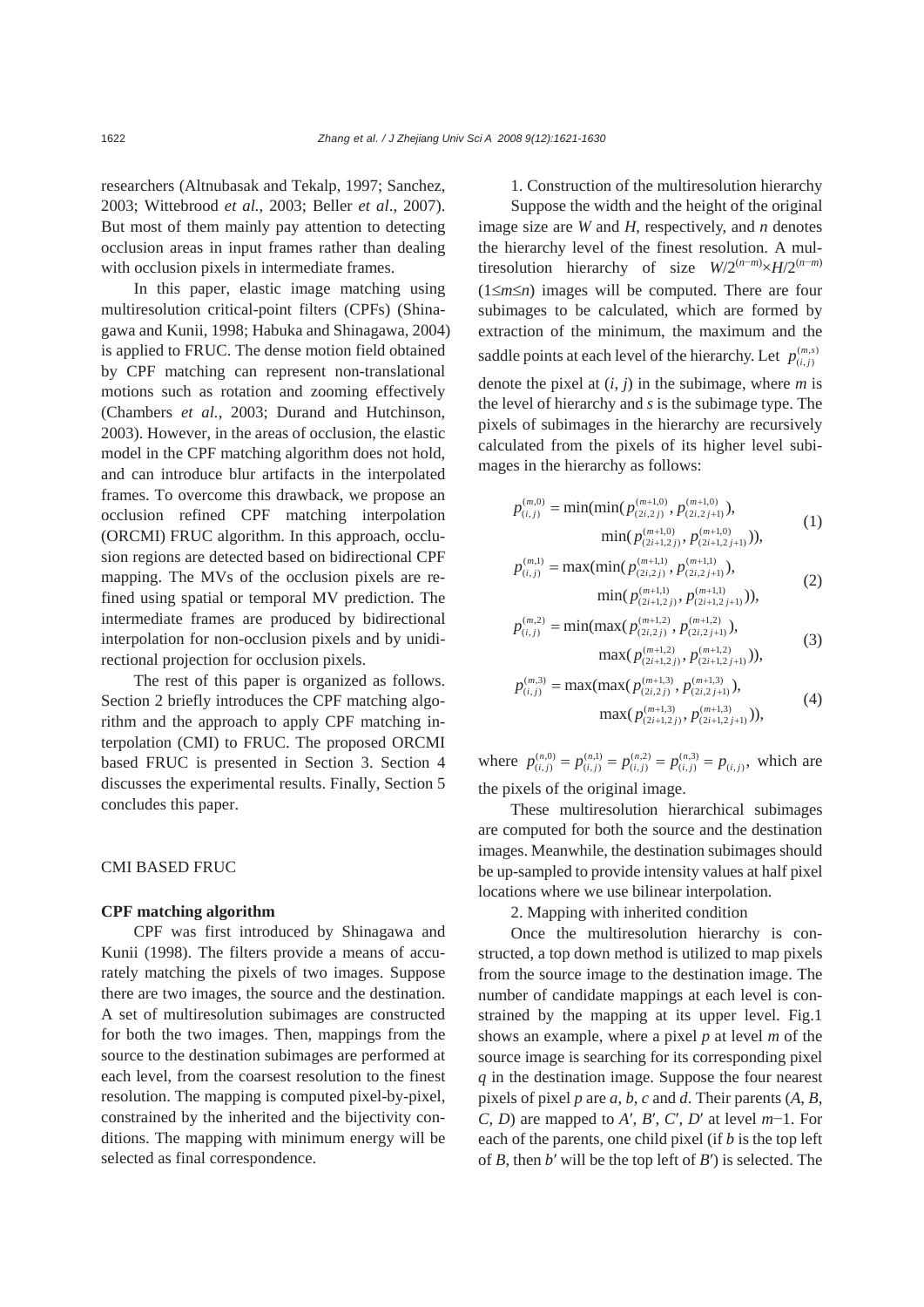four children pixels define an inherited quadrilateral  $a'b'c'd'$ , inside which we search for the pixel *q* with a minimum mapping energy.



**Fig.1 Definition of inherited quadrilateral** 

3. Bijectivity conditions and mapping energy

The mapping is also constrained by some bijectivity conditions (BCs), which define an elastic motion model. Let  $f^{(m,s)}$  be a mapping function of the submapping with type *s* at level *m*. Consider each square *abcd* on the source image plane denoted by an index *R*. The square is mapped by  $f^{(m,s)}$  to a quadrilateral  $a'b'c'd'$  denoted by  $f^{(m,s)}(R)$  on the destination image plane.  $f^{(m,s)}(R)$  should satisfy the following conditions (Fig.2):

(1) The edges of  $f^{(m,s)}(R)$  should not intersect with each other.

(2) The orientation of the edges of  $f^{(m,s)}(R)$ should be the same as that of *R* (clockwise or counterclockwise).

(3) The length of one edge of  $f^{(m,s)}(R)$  can be zero to allow retracted mappings, i.e.,  $f^{(m,s)}(R)$  may be a triangle. It is not allowed, however, to be a pixel or a line segment (figures of area 0).



**Fig.2 (a) and (b) satisfy the bijectivity conditions, and (c), (d), (e) violate them** 

Then, the mapping energy of the candidate pixels satisfying the above conditions will be calculated and compared. The energy is defined as

 $E_{(i,j)}^{(m,s)} = \lambda C_{(i,j)}^{(m,s)} + D_{(i,j)}^{(m,s)}$ , where  $C_{(i,j)}^{(m,s)}$  is the energy related to pixel intensity, and  $D_{(i,j)}^{(m,s)}$  is the energy regarding the distance between the corresponding pixels and the distance between neighboring mappings. The pixel with minimum energy will be determined as the final corresponding pixel. Readers can refer to (Shinagawa and Kunii, 1998; Habuka and Shinagawa, 2004) for more details about the mapping energy in CPF.

## **CMI in FRUC**

For FRUC, CPF mapping is performed between the past frame  $F_n$  and the following frame  $F_{n+1}$  of the input sequence, denoted by  $MAP_{n\rightarrow n+1}$ . After the mapping is completed, each pixel  $p$  in  $F_n$  has a corresponding pixel  $MAP(p)$  in  $F_{n+1}$ , and the MV of pixel *p* can be represented as  $\frac{MV}{n \rightarrow n+1}(p) = \frac{MAP}{n \rightarrow n+1}(p) - p$ . With this dense motion field, the intermediate frame  $F_{n+t}$  (0<*t*<1) is interpolated as

$$
q = (1 - t) \cdot p + t \cdot (p + MV_{n \to n+1}(p)), \tag{5}
$$

$$
f_{n+t}(q) = (1-t) \cdot f_n(p) + t \cdot f_{n+1}(p + MV_{n+n+1}(p)), \tag{6}
$$

where *q* and  $f_{n+t}(q)$  denote the pixel position and intensity of  $F_{n+t}$ , respectively.

An example of CMI based FRUC experiment will be given in Section 4.

## ORCMI BASED FRUC

In this section, we analyze the occlusion problem in CPF mapping, and propose an occlusion refinement model based on bidirectional CPF mapping. Then, the ORCMI based FRUC scheme will be described in detail.

## **Occlusion refinement model in ORCMI**

Occlusion regions can be classified as background to be covered (BTBC) and uncovered background (UB) (Altnubasak and Tekalp, 1997). In CPF mapping, each pixel in the source frame has a corresponding pixel in the destination frame. The mapping is not necessarily one-to-one, but can be multi-to-one. A CPF mapping with occlusion is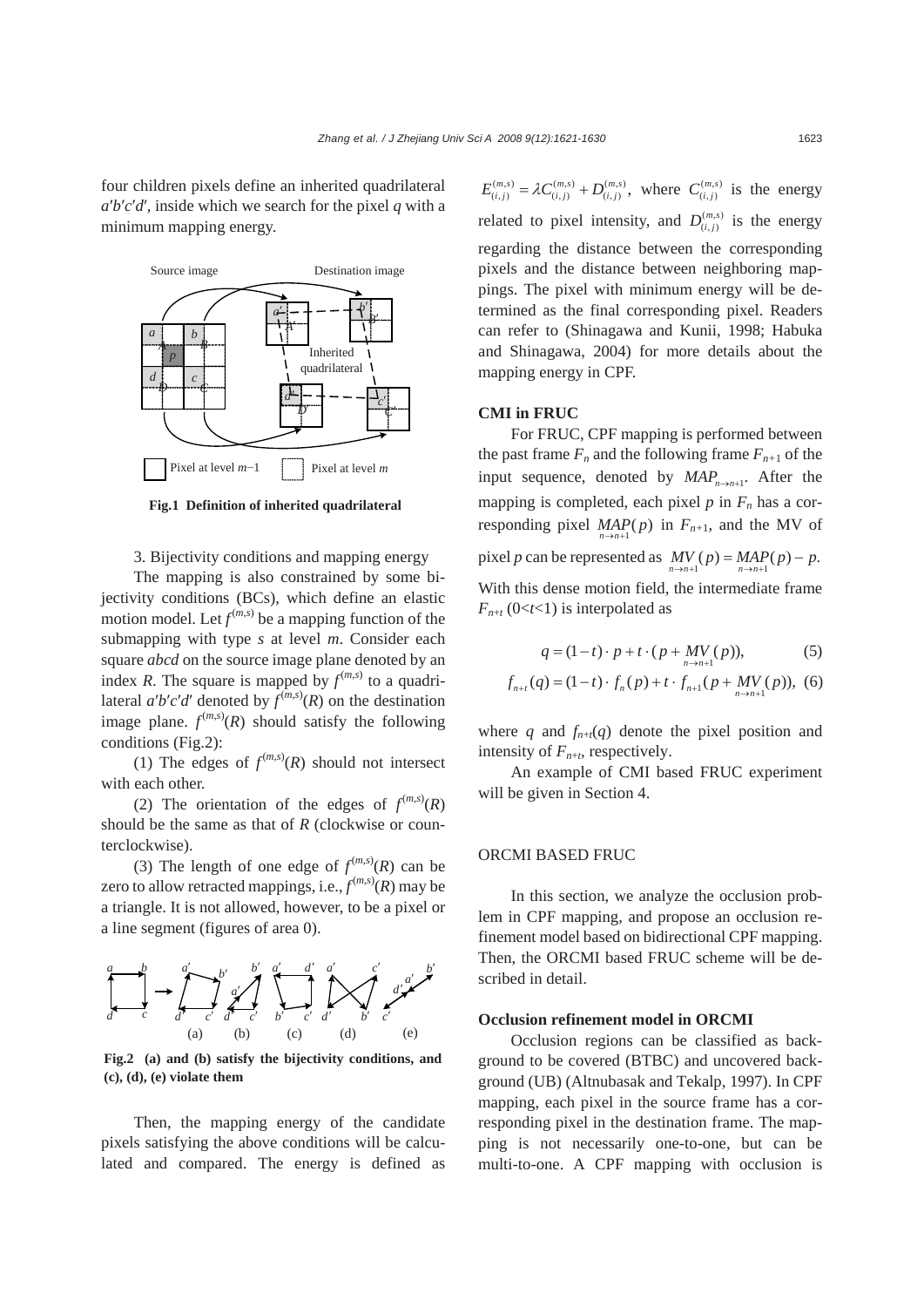illustrated in Fig.3. For the pixels  $(p_1, p_5)$  in the moving object, the mapping procedure can find their correct corresponding pixels  $(q_1, q_5)$  in the destination frame. On the contrary, for the pixels  $(p_2, p_3, p_4)$ in the BTBC region, they will be mapped to incorrect positions  $(q_2, q_3, q_4)$  due to disappearing of the BTBC region. Because of the bijectivity conditions, those incorrect corresponding pixels will converge in the destination frame (Fig.3). Obviously, once the BTBC regions in the source frame are detected, the BTBC regions in the intermediate frame can be obtained through position interpolation like Eq.(5). The roles of BTBC and UB are interchanged in the inverse direction, so the UB region detection can be solved by the backward mapping from the destination frame to the source frame. The occlusion refinement model includes two steps, occlusion detection and MV refinement, which will be discussed individually in the following.



## 1. Occlusion detection

BTBC region detection is based on two assumptions. First, the intensity difference between the BTBC pixels and their corresponding pixels can be much larger than that of the non-occlusion pixels. The second assumption utilizes bidirectional consistency check, as shown in Fig.4. In the forward mapping, BTBC pixel  $p_1$  in the source frame will be mapped to an inappropriate pixel  $q_1$  in the destination frame. However, in the backward mapping,  $q_1$  is not occluded, and the mapping procedure can find its correct corresponding pixel  $p'$  in the source frame. The distance between  $p_1$  and  $p'_1$  is remarkably larger than that of the non-occlusion pixels, e.g., the distance between  $p_2$  and  $p'_2$  in Fig.4. On the basis of these two criterions, BTBC regions in the source frame can be estimated.



**Fig.4 Bidirectional consistency check**

#### 2. MV refinement

For the occlusion pixels, their incorrect MVs will be refined using spatial or temporal MV prediction. The two prediction modes are shown in Fig.5, where different gray scales represent different objects.

Fig.5a shows the spatial prediction mode. From  $F_n$  to  $F_{n+1}$ , objects *A* and *B* move with different velocities. A part of object  $A(A_2)$  is occluded by object *B* in  $F_{n+1}$ . The pixels in  $A_2$  will be assigned incorrect MVs in the mapping from  $F_n$  to  $F_{n+1}$ . However, due to the high similarity of MVs from different parts of an object, the MVs of the occlusion pixels can be estimated from their neighboring MVs. For example, in Fig.5a we can use the MVs of *A*1 (the non-occluded part of object *A*) to estimate the MVs



**Fig.5 MV refinement of occlusion region. (a) Spatial prediction mode; (b) Temporal prediction mode**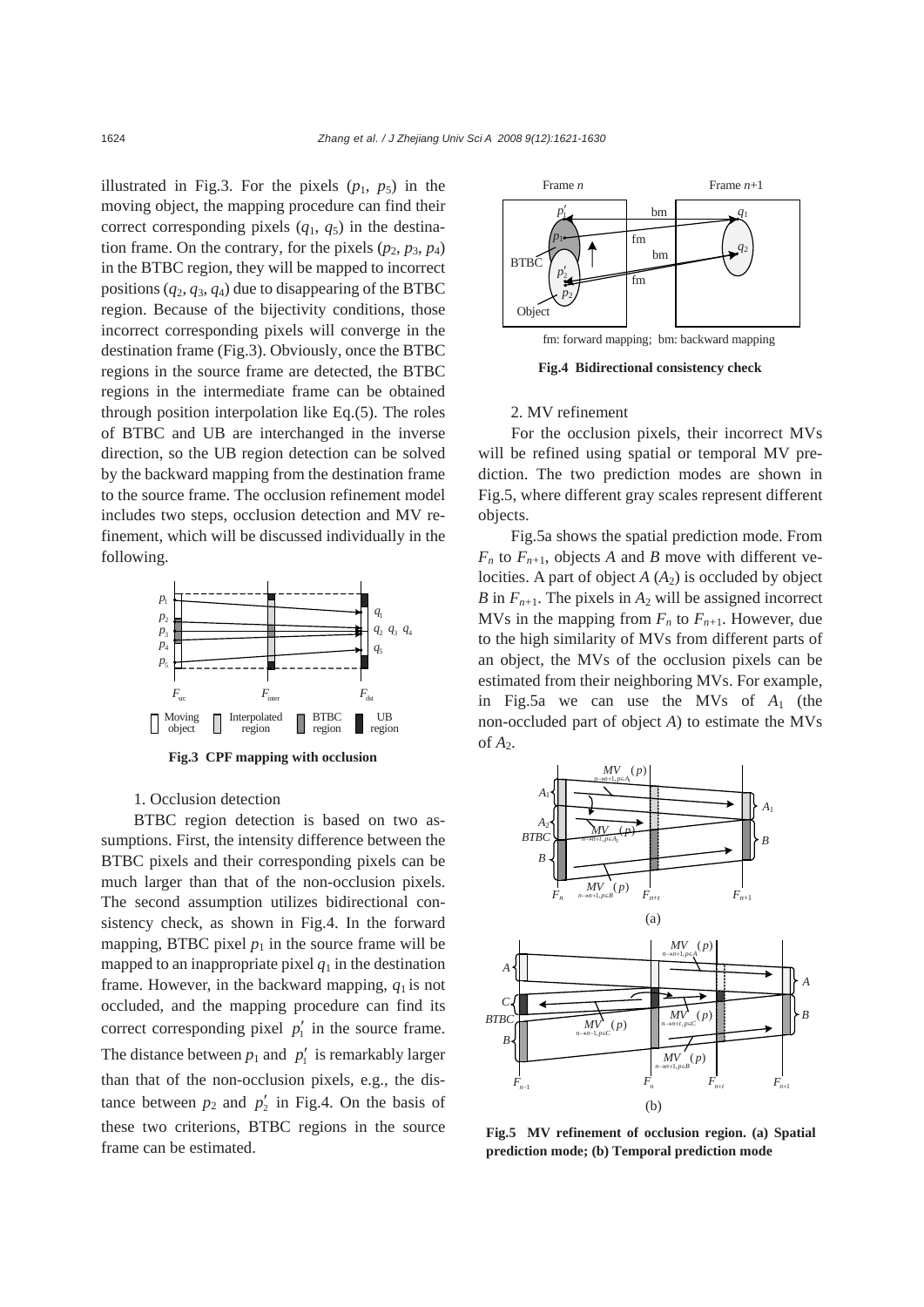Fig.5b shows the temporal prediction mode. The motion of object  $C$  in  $F_n$  is different from that of its neighboring objects (*A* or *B*). *C* is wholly occluded by *A* and *B* in  $F_{n+1}$ . In this case, it is unsuitable to estimate the MVs of *C* from the MVs of *A* or *B*. Although *C* disappears in  $F_{n+1}$ , it may be found in the previous frame  $(F_{n-1})$  from the temporal point of view. In general, motion in a short time interval can be considered as linear. Thus, for the pixels in *C*, we can estimate their forward MVs from  $F_n$  to  $F_{n+t}$ , using their backward MVs from  $F_n$  to  $F_{n-1}$ , as shown in Fig.5b.

# **Implementation of ORCMI based FRUC**

Fig.6 shows the overall architecture of the ORCMI based FRUC scheme. It consists of several processing units. First, CPF matching is applied to estimate the MVs of the pixels in input frames. Second, occlusion detection is performed to detect BTBC regions and UB regions based on forward and backward mapping, respectively. Third, the MVs of occlusion pixels are refined using spatial or temporal MV prediction. Finally, bidirectional pixel interpolation for non-occlusion regions and unidirectional pixel projection for occlusion regions are used to generate the intermediate frame.



**Fig.6 Structure of ORCMI based FRUC scheme** 

## 1. CPF matching

Suppose the input frames are  $F_{n-1}$ ,  $F_n$ ,  $F_{n+1}$ ,  $F_{n+2}$ , ... and the to-be-interpolated frame is  $F_{n+1}$ (0<*t*<1). In the proposed FRUC, we use forward mapping  $MAP_{n\rightarrow n+1}$  to obtain the initial MVs for all the pixels in  $F_n$ . The forward mapping  $MAP_{n\rightarrow n+1}$  and the backward mapping  $MAP_{n+1\rightarrow n}$  are used to detect the BTBC regions in  $F_n$  and the UB regions in  $F_{n+1}$ , respectively. In addition, for temporal MV prediction, the previous mapping  $MAP_{n-1\rightarrow n}$  may be used to estimate the MVs of the BTBC pixels, and the next mapping  $MAP_{n+1\rightarrow n+2}$  to estimate the MVs of the UB pixels.

2. Occlusion detection

For each pixel  $p$  in  $F_n$ , it is mapped to a pixel at  $\text{MAP}(p)$  in  $F_{n+1}$  in the forward mapping. Then the pixel at  $\underset{n \to n+1}{MAP(p)}$  is mapped to another pixel at  $MAP(MAP(p))$  in  $F_n$  in the backward mapping. According to the above two criterions, BTBC region detection consists of the following steps:

Step 1: Compute the predicted frame  $\tilde{F}_n$  using  $\tilde{f}_n(p) = f_{n+1}(p + MV(p))$ . Then calculate the frame difference (FD), where  $FD_n(p) = \left| f_n(p) - \tilde{f}_n(p) \right|$ .

Step 2: Calculate the inverse map distance (IMD) frame:  $IMD_n(p) = \left\| \underset{n+1 \to n}{MAP}(MAP(p)) - p \right\|.$ 

Step 3: If  $FD_n(p) > T_1$  and  $IMD_n(p) > T_2$  ( $T_1$  and  $T_2$ ) are threshold values), mark *p* as a BTBC pixel, thus the BTBC frame of  $F_n$  ( $BTBC_n$ ) is obtained. In this study we use  $T_1=10$  and  $T_2=1$ .

Step 4: Apply a morphological opening operation with a  $3\times3$  kernel to  $BTBC_n$ , followed by a morphological closing operation with the same kernel.

After above operations, the BTBC regions in *Fn* are detected. Then the BTBC frame of  $F_{n+t}$  (*BTBC*<sub>*n+t*</sub>) is obtained through position interpolation as Eq.(5). Similarly, the UB frames of  $F_{n+1}$  and  $F_{n+t}$  (*UB<sub>n+1</sub>* and  $UB_{n+t}$ ) are detected based on the inverse mapping.

3. MV refinement of occlusion pixels

Before MV refinement, the MV prediction mode should be determined for the occlusion pixels. It is natural that different parts of an object have many similar texture properties such as luminance distribution and average intensity. Hence, the MV prediction mode of the occlusion pixel can be determined by measuring the texture similarity between the region surrounding it and the region surrounding its neighboring non-occlusion pixels.

Consider an *N*×*N* (for CIF format, *N*=5) sized block  $B_p$  centered at position p. The average intensity (AVG) and the mean square difference (MSD) of  $B_p$ are defined as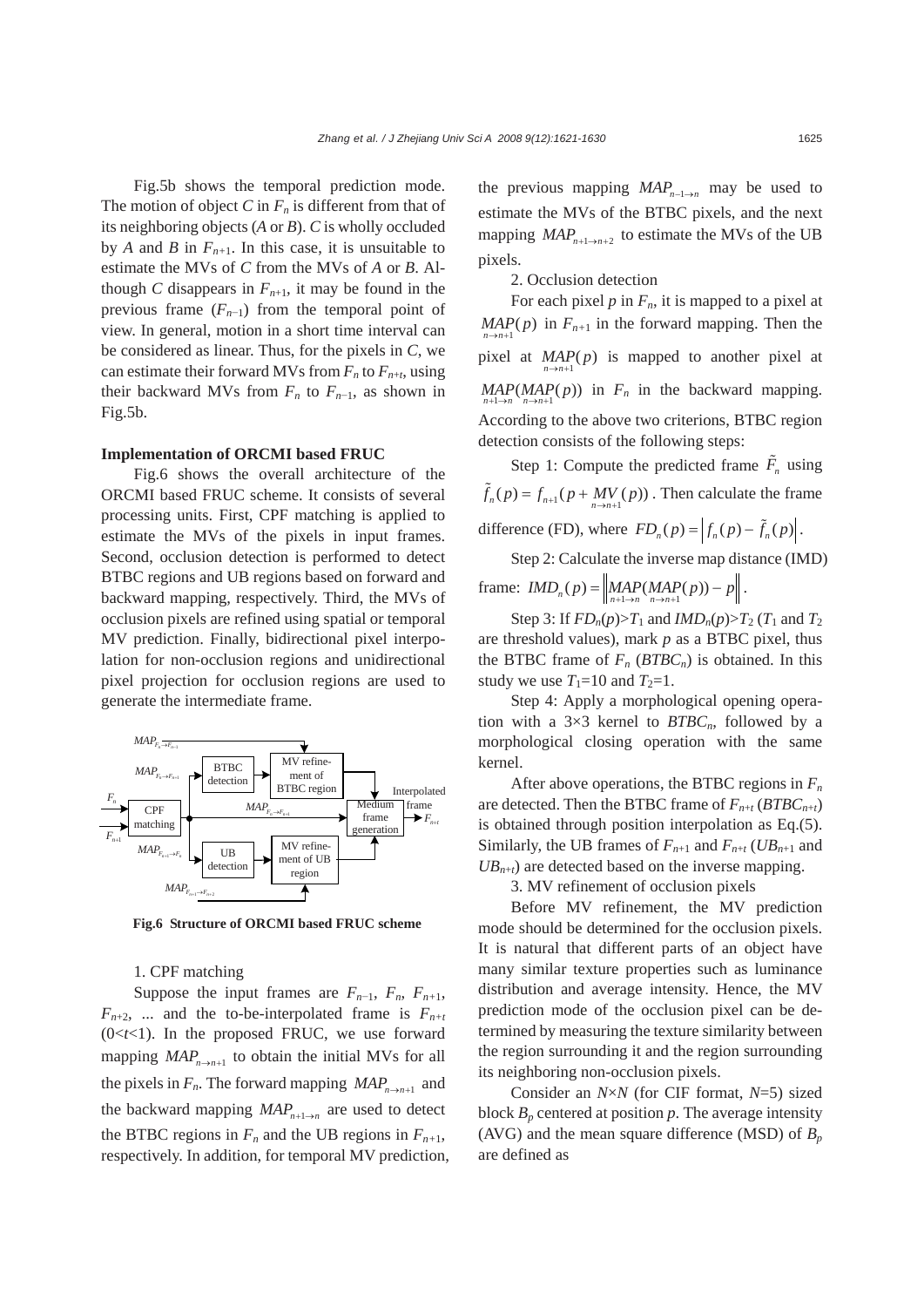$$
AVG_p = \frac{1}{N^2} \sum_{j=1}^{N} \sum_{i=1}^{N} f(i, j),
$$
 (7)

$$
MSD_p = \frac{1}{N^2} \sum_{j=1}^{N} \sum_{i=1}^{N} \left( f(i, j) - AVG_p \right)^2.
$$
 (8)

The texture similarity between blocks  $B_p$  and  $B_q$  is defined as

$$
\Phi_{pq} = \frac{255}{\left| AVG_p - AVG_q \right|^2 + \left| MSD_p - MSD_q \right|}. \tag{9}
$$

For each occlusion pixel *p*, we search for its eight nearest non-occlusion pixels *qi* (1≤*i*≤8) in eight directions (horizontal, vertical and diagonal), as shown in Fig.7. The texture similarity  $\Phi_{pq}$  (1≤*i*≤8) between  $B_p$  and  $B_q$  will be computed and compared. Suppose  $q_i$  is the pixel with the maximum similarity value  $\Phi_{pq_j}$ . If  $\Phi_{pq_j}$  >  $\Gamma$  (*Γ* is threshold value), spatial prediction mode is selected. Otherwise, temporal prediction mode will be selected. In our implementation, we set  $\Gamma$ =1.2 empirically.



**Fig.7 Prediction mode determination** 

For spatial prediction mode, *m* (*m*=3 in this study) pixels with the highest similarity values among the above eight pixels are selected. And the MV of pixel *p* will be refined as

$$
MV'_{n\to n+1}(p) = \sum_{i=1}^{m} \Phi_{pq_i} \, MV_{n\to n+1}(q_i) / \sum_{i=1}^{m} \Phi_{pq_i} \,, \qquad (10)
$$

where  $\Phi_{pq}$  is used as the weight coefficient.

As discussed in the subsection "MV refinement", for temporal MV prediction, the previous and the next mappings are utilized to refine the MVs of the occlusion pixels, which can be formulated as follows:

For *p*∈*BTBCn*,

$$
MV'(p) = -MV(p). \t(11)
$$

For  $p \in UB_{n+1}$ ,

$$
MV'(p) = -MV(p).
$$
 (12)

4. Intermediate frame generation

Let *q* denote the pixel position in the to-be-generated frame  $F_{n+t}$ , and  $f_{n+t}(q)$  denote its intensity. For the non-occlusion pixels in  $F_{n+t}$ , their positions and values are interpolated by Eq.(5) and Eq.(6), respectively. For the BTBC pixels in  $F_n$  and the UB pixels in  $F_{n+1}$ , they are directly projected to the intermediate frame, using the refined MVs as follows:

For *p*∈*BTBCn*,

$$
q = p + t \cdot MV'(p) = p - t \cdot MV(p), \qquad (13)
$$

$$
f_{n+t}(q) = f_n(p),
$$
 (14)

where 
$$
q \in BTBC_{n+t}
$$
.  
For  $p \in UB_{n+1}$ ,

$$
q = p + (1 - t) \cdot MV'(p) = p - (1 - t) \cdot MV'(p), (15)
$$
  

$$
f_{n+t}(q) = f_{n+1}(p),
$$
 (16)

where  $q \in UB_{n+t}$ .

# EXPERIMENTAL RESULTS

Evaluation tools are also very important for FRUC. In the traditional FRUC evaluation method, the FRUC algorithm is used to interpolate new frames from the original input video at reduced frame rates. Then the original skipped frames can be used for performance evaluation, such as PSNR calculation. However, the purpose of FRUC is to provide output sequences with a higher frame rate. The experiments with input sequences of reduced frame rates cannot truly reflect the performances of FRUC algorithms. In our first experiment, the traditional FRUC evaluation method was adopted. And we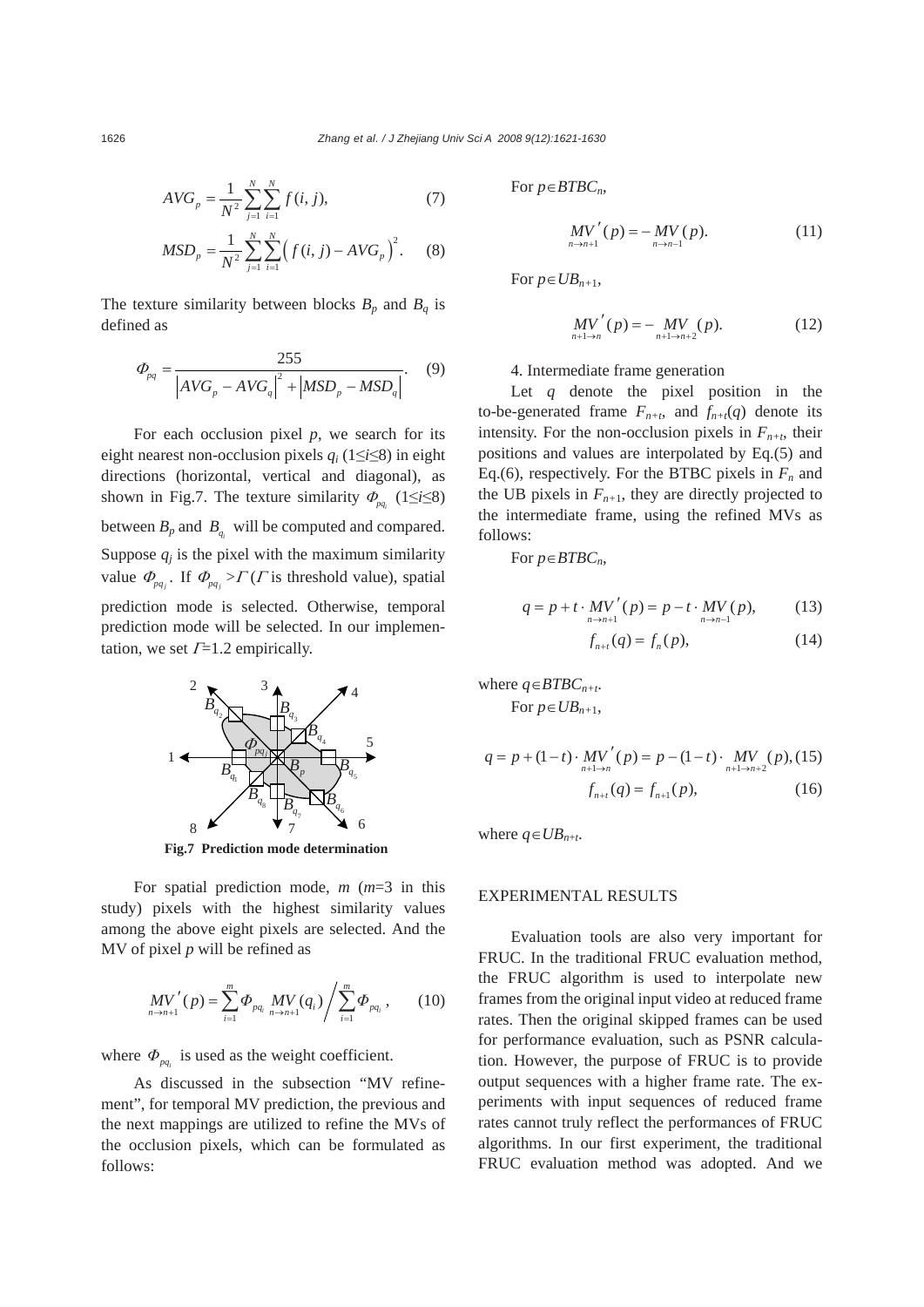compared the performances of CMI and ORCMI with the adaptive overlapped block motion compensation (AOBMC) algorithm (Choi *et al.*, 2007), which is an advanced BMA based FRUC scheme. In the second experiment, a new FRUC evaluation method was developed to compare the performances of CMI and ORCMI. Several standard CIF (352×288) format video test sequences were used, including Foreman, Mobile, Table Tennis, Football, Carphone, and Coastguard. In all of our experiments, *t* was set as 0.5.

## **Subjective evaluation of ORCMI algorithm**

Fig.8 shows an example of CMI based FRUC experiment. Figs.8a and 8b are the 133rd and 135th frames of Foreman (CIF) sequence, respectively. And their frame difference is shown in Fig.8c. Fig.8d shows the original 134th frame. The interpolated frame by CMI based on the mapping from Fig.8a to Fig.8b is shown in Fig.8e. We can see that blur artifact appears at the hat contour, where occlusion happens. The reason is that the assumption of bijectivity conditions does not hold in the case of occlusion.

Fig.8f shows the interpolated frame by ORCMI in-between Figs.8a and 8b. Comparing Fig.8f with the interpolated frame by CMI (Fig.8e), we can see that the visual quality at the hat contour has been improved after occlusion refinement. Fig.9 shows the interpolated frames of Table Tennis, Football and Mobile sequences. The original frames are shown in the left column. The interpolated frames by CMI and ORCMI are shown in the middle and the right columns, respectively. For Table Tennis and Football sequences, the quality improvement can be easily observed around the table tennis player's hand, the racket, and the football player's body. For Mobile sequence, however, the quality improvement is unobvious because it has much less occlusion than the other two sequences.

# **Comparison with traditional FRUC algorithm**

In this experiment, the traditional evaluation method was adopted. The odd frames in test sequences were skipped. The tested FRUC algorithms were used to double the frame rate. Then the interpolated frames were compared with the skipped



**Fig.8 Interpolated frames of the Foreman sequence. (a) The 133rd frame; (b) The 135th frame; (c) Difference frame of (a) and (b); (d) The original 134th frame; (e) Interpolated frame by CMI; (f) Interpolated frame by ORCMI**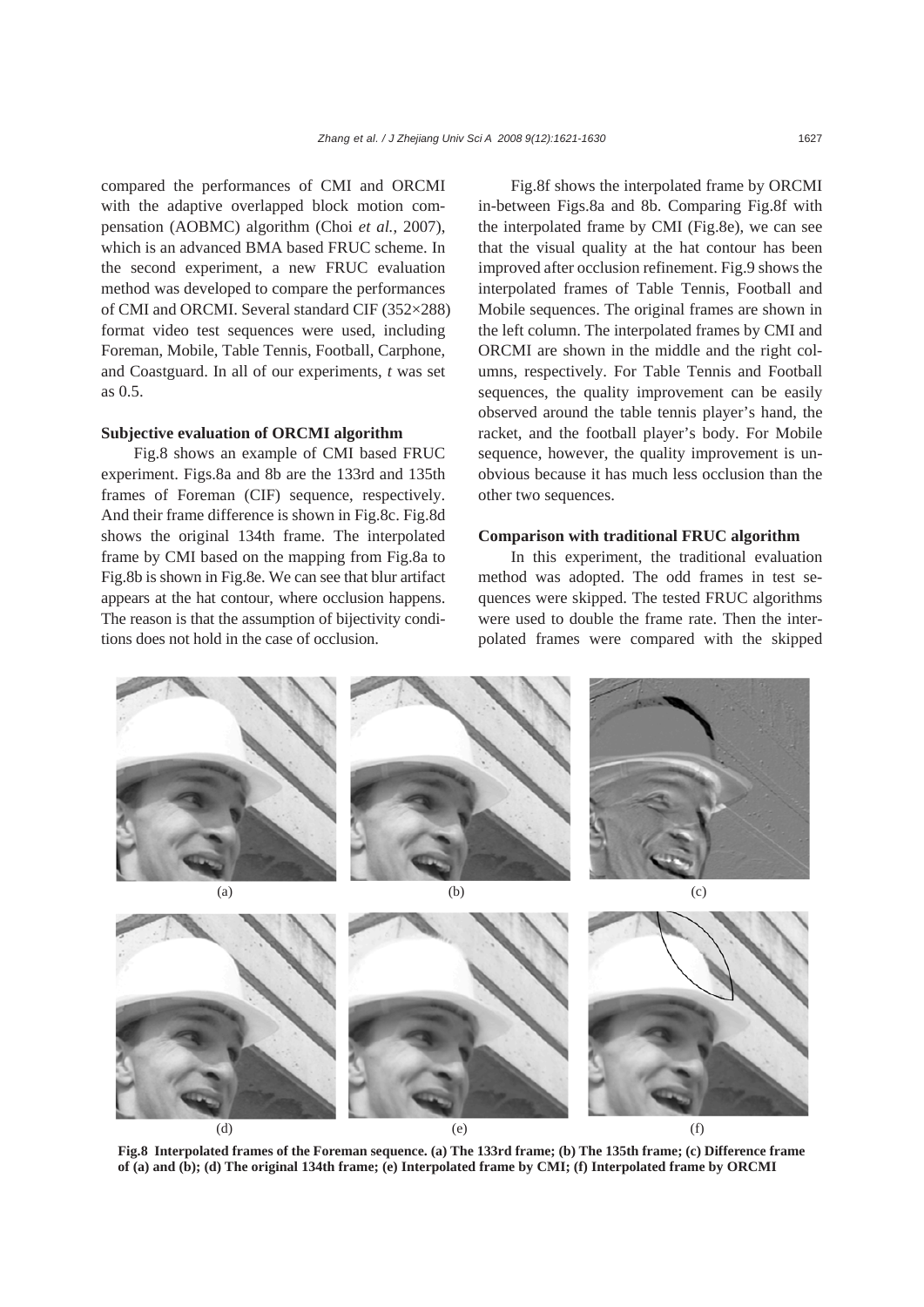

**Fig.9 Interpolated frames of Table Tennis, Football and Mobile. (a), (d), (g): the original frames; (b), (e), (h): the interpolated frames by CMI; (c), (f), (i): the interpolated frames by ORCMI**

frames for PSNR calculation. Fig.10 shows the PSNR of the first 50 interpolated frames of the four sequences. Table 1 summaries the average PSNR of each test sequence by the three FRUC algorithms. Compared to AOBMC, CMI achieves significant gains in PSNR. And the gains of Mobile and Football sequences are larger than those of the other sequences, because these two sequences have more complex motions. This demonstrates that the CPF matching algorithm can model deformable motions more accurately than BMA. Moreover, for Foreman and Football sequences, ORCMI provides greater PSNR gains, because they have more occlusion areas. It can also be seen that the performance improvement of some frames in Table Tennis sequence is not very obvious. The reason is that the displacement of the

|  | Table 1 Average <i>PSNR</i> comparison |
|--|----------------------------------------|
|  |                                        |

| Sequence            | Average $PSNR$ (dB) | Gain       |              |      |
|---------------------|---------------------|------------|--------------|------|
|                     | AOBMC               | <b>CMI</b> | <b>ORCMI</b> | (dB) |
| Foreman             | 34.15               | 34.99      | 35.43        | 0.44 |
| Mobile              | 24.18               | 26.41      | 26.57        | 0.16 |
| <b>Table Tennis</b> | 29.29               | 29.98      | 30.35        | 0.37 |
| Football            | 22.84               | 24.15      | 24.90        | 0.75 |
| Carphone            |                     | 32.95      | 33.21        | 0.26 |
| Coastguard          |                     | 31.04      | 31.33        | 0.29 |

rolling ball between some frames of Table Tennis is so large that the elastic model in the CPF matching cannot work well. When compared to the AOBMC algorithm, ORCMI provides 1~2 dB PSNR improvement for the test sequences.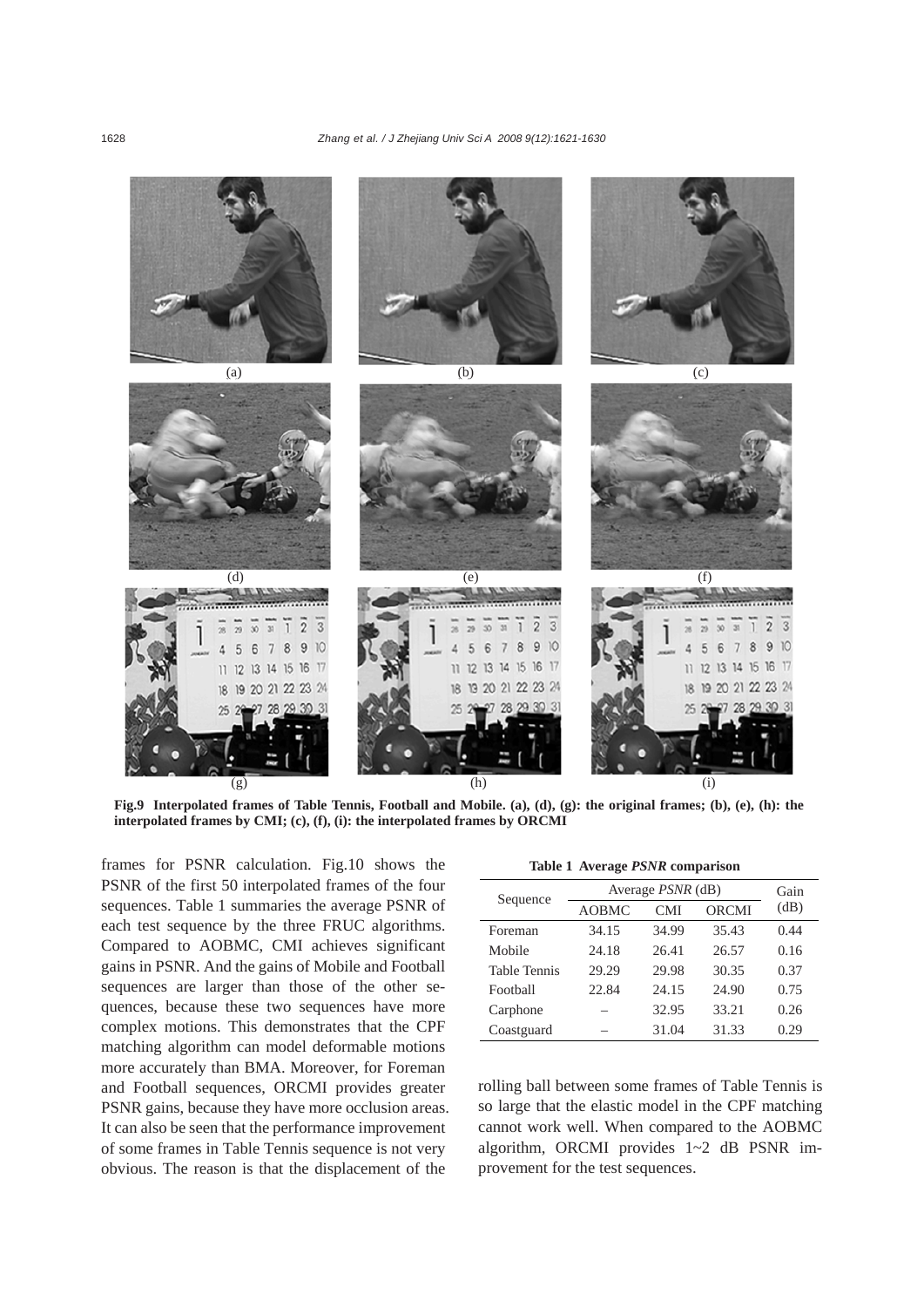

**Fig.10 Comparison of the PSNR performance on different sequences**  (a) Foreman; (b) Mobile; (c) Table Tennis; (d) Football

## **Novel evaluation method for FRUC algorithm**

In this experiment, we developed a novel evaluation method for FRUC, as shown in Fig.11. First, we used the original sequence to interpolate a medium sequence. Then, the medium sequence was used to interpolate a virtual sequence again. In this way, the frame positions of the virtual sequence keep consistent with that of the original sequence. Finally, PSNR was calculated between the original sequence and the virtual sequence. This evaluation method has two advantages. One is that the input frame rate does not need to be reduced. The other is that the performance difference between different FRUC algorithms will be emphasized through two interpolation procedures. Hence, it is much easier to compare the performances of different FRUC algorithms. Table 2 shows the average PSNR performances of the first 100 frames interpolated by CMI and ORCMI algorithms with the proposed evaluation method. It is noted that the PSNR gain is slightly smaller than the results from the traditional evaluation method, which can be interpreted that the occlusion areas become smaller when the input frame rate is not reduced.



**Fig.11 New FRUC evaluation method** 

**Table 2 Average** *PSNR* **comparison using the proposed evaluation method** 

| Sequence            | Average <i>PSNR</i> (dB) | Gain         |      |
|---------------------|--------------------------|--------------|------|
|                     | <b>CMI</b>               | <b>ORCMI</b> |      |
| Foreman             | 35.62                    | 35.97        | 0.35 |
| Mobile              | 25.63                    | 25.74        | 0.11 |
| <b>Table Tennis</b> | 30.57                    | 30.85        | 0.28 |
| Football            | 28.37                    | 28.95        | 0.58 |
| Carphone            | 35.26                    | 35.48        | 0.22 |